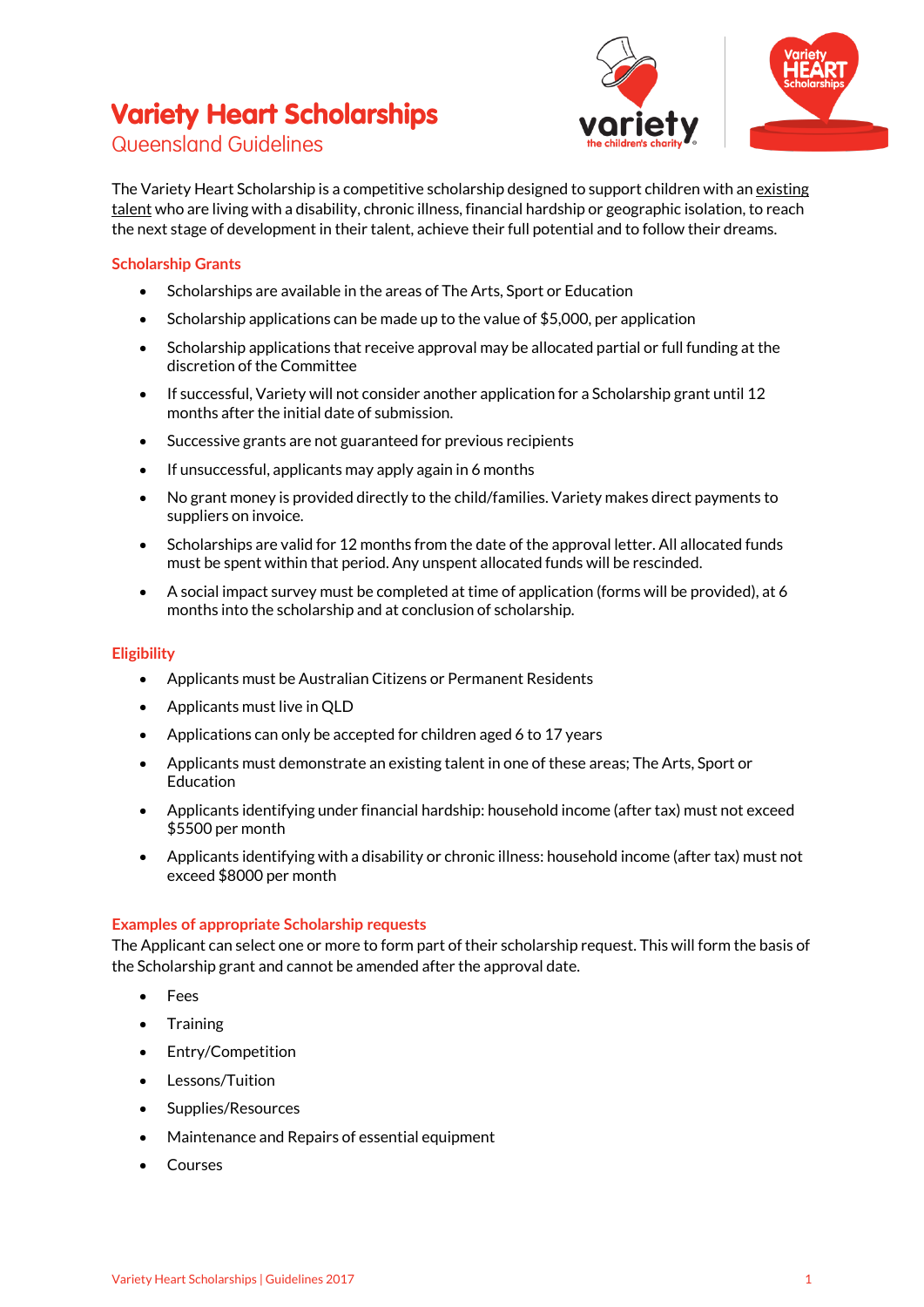# **Variety Heart Scholarships**

Queensland Guidelines

- Equipment
- Uniforms
- Travel (for the child for Air fares, bus fares, train fares such as, attending a competition)
- Accommodation (for the child such as, attending a competition)

### **Examples of Scholarship exclusions**

The following requests are examples only; these are not restricted to which items will **NOT** be considered:

- General administration expenses
- Retrospective funding
- Public/Private/Tertiary School fees/tuition
- Therapies, Medical, Health costs
- Parking, Petrol, tolls or other car costs or
- Items or services not directly related to this child/scholarship

### **Documentation Required**

The following documentation must be attached to each application.

| Identifying as:<br><b>Financial Hardship</b> | $\mathbf{1}$ .<br>Income<br>For both parent/carers copies of the most current (no older than 3 months)<br>Payslips and/or<br>٠<br>Centrelink Statements or<br>$\bullet$<br><b>Health Care Card</b>                                                                         |
|----------------------------------------------|----------------------------------------------------------------------------------------------------------------------------------------------------------------------------------------------------------------------------------------------------------------------------|
|                                              | Self-employed parent/carers will need to provide a copy of their 2016/17<br>tax return.                                                                                                                                                                                    |
|                                              | 2.<br><b>Support Letter</b><br>A support letter is required from a professional person directly related to<br>the child's talent. They need to be able to address the following points in<br>their support letter in order for the application to be considered.           |
|                                              | i.<br>Who they are and what role do they play in your child's life<br>THE ARTS Dance, Art or Music tutors/teachers<br>E.g.:<br>SPORT Coaches, teachers, sporting organisations<br>EDUCATION Teachers, Principal, Tutors                                                    |
|                                              | ii.<br>Address the child's existing talent referencing where appropriate,<br>any successes<br>E.g.: list any medals, awards, competition results, show cases,<br>stages of achievement, exhibitions, exam results, previous<br>scholarships, previous Variety grants, etc. |
|                                              | iii.<br>How will receiving the Scholarship assist the child further to<br>reach the next stage of development in their talent, achieve their<br>full potential and to follow their dreams.                                                                                 |